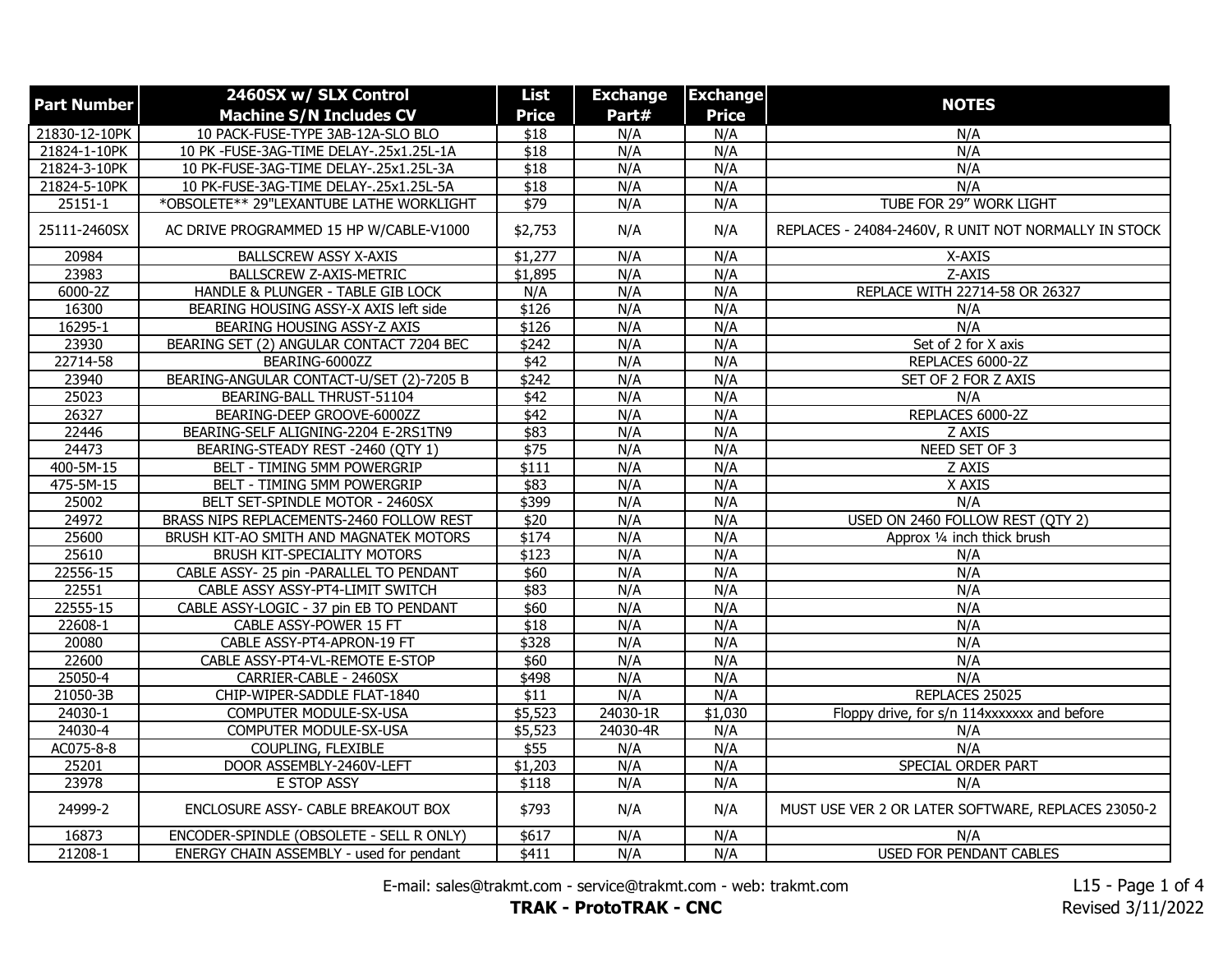| <b>Part Number</b> | 2460SX w/ SLX Control                       | List             | <b>Exchange</b> | <b>Exchange</b> | <b>NOTES</b>                                |
|--------------------|---------------------------------------------|------------------|-----------------|-----------------|---------------------------------------------|
|                    | <b>Machine S/N Includes CV</b>              | <b>Price</b>     | Part#           | <b>Price</b>    |                                             |
| 23997              | E-STOP ASSY-PENDANT                         | \$123            | N/A             | N/A             | SWITCH AND CONTACT                          |
| 23394              | FAN-PT4                                     | $\overline{$37}$ | N/A             | N/A             | N/A                                         |
| 23394              | FAN-PT4                                     | $\sqrt{$37}$     | N/A             | N/A             | N/A                                         |
| 22164              | FAN-PT4-ENCLOSURE (DOOR FAN) (QTY 1)        | \$121            | N/A             | N/A             | N/A                                         |
| 25021              | FEED SCREW (IMPERIAL)                       | \$204            | N/A             | N/A             | N/A                                         |
| 25026              | FEED SCREW NUT&SCREW - IMPERIAL(SPLINE)     | \$296            | N/A             | N/A             | N/A                                         |
| 16350              | FERRULE-SPROCKET                            | \$12             | N/A             | N/A             | N/A                                         |
| 22552              | FILTER-PT4-12 X 13.8                        | $\overline{$12}$ | N/A             | N/A             | N/A                                         |
| 22552-1            | FILTER-PT4-5.75 X 5.75                      | $\overline{$12}$ | N/A             | N/A             | N/A                                         |
| 23390              | FINGER GUARD-PT4-BLOWER                     | $\overline{$18}$ | N/A             | N/A             | N/A                                         |
| 24630              | GIB X AXIS 2460 (TURCITE ON X SLIDE-NEW)    | \$163            | N/A             | N/A             | NEW VERSION - MACHINES AFTER Q4 2008        |
| 25200-3            | GIB-X AXIS FOR (2460 old style)             | \$167            | N/A             | N/A             | OLD VERSION - MACHINES BEFORE Q4 2008       |
| 21050-3F           | GIB-Z AXIS (375mm)1840VL &CSS & 2460SX      | \$168            | N/A             | N/A             | N/A                                         |
| 21241-36           | HANDLE - DOOR HANDLE, LATHES                | $\overline{$61}$ | N/A             | N/A             | N/A                                         |
| 20082-2            | HANDWHEEL - ELECTRONIC HANDWHEEL X-AXIS     | \$819            | N/A             | N/A             | <b>X-AXIS TRL</b>                           |
| 20082-3            | HANDWHEEL - ELECTRONIC HANDWHEEL Z-AXIS     | \$819            | N/A             | N/A             | N/A                                         |
| 26357              | HOSE-FLEXIBLE COOLANT - 3/8X84"             | \$67             | N/A             | N/A             | REPLACES 21050-3D                           |
| 21831-1            | HOUSING-E STOP ASSY                         | \$55             | N/A             | N/A             | N/A                                         |
| 20295              | JOGSTICK-ASSEMBLY                           | \$656            | N/A             | N/A             | N/A                                         |
| 22758-2460SLX      | KEY-PT4-MACHINE ID-2460SX                   | \$155            | N/A             | N/A             | N/A                                         |
| 22714-26           | LAMP - ASSY-110V 60Hz                       | \$416            | N/A             | N/A             | N/A                                         |
| 23341              | LIGHT BULB-WORK LIGHT (all - except 1840    | $\overline{$18}$ | N/A             | N/A             | N/A                                         |
| $22551 - 1$        | LIMIT SWITCH ASSY-RIGHT                     | \$242            | N/A             | N/A             | X AND Z AXIS                                |
| 22683              | LIMIT SWITCH-DOOR LIMT-1540,1845,2460/70    | $\sqrt{$75}$     | N/A             | N/A             | N/A                                         |
| 22680-2            | LIMIT SWITCH-RLR PLNGR-PNL MNT-1845/2470    | \$137            | N/A             | N/A             | N/A                                         |
| N <sub>02</sub>    | <b>LOCKNUT</b>                              | $\overline{$12}$ | N/A             | N/A             | N/A                                         |
| N <sub>04</sub>    | <b>LOCKNUT</b>                              | $\overline{$12}$ | N/A             | N/A             |                                             |
| N <sub>01</sub>    | <b>LOCKNUT</b>                              | $\overline{$12}$ | N/A             | N/A             | N/A                                         |
| W01                | <b>LOCKWASHER</b>                           | \$12             | N/A             | N/A             | N/A                                         |
| W04                | <b>LOCKWASHER</b>                           | \$12             | N/A             | N/A             | N/A                                         |
| W <sub>02</sub>    | LOCKWASHER-W02                              | \$12             | N/A             | N/A             | N/A                                         |
| 22291              | LUBE PUMP-W/CABLE-1630, 1845, 2460, 2470    | \$558            | N/A             | N/A             | N/A                                         |
| 24088-512          | MEMORY CARD-COMPACT FLASH-FORMATTED         | \$255            | N/A             | N/A             | FOR REV I AND LATER PENDANT                 |
| 24088-1            | MEMORY CARD-COMPACT FLASH-FORMATTED PCA-    | \$255            | N/A             | N/A             | FOR 24000-7 AND 24000-9 PENDANTS            |
| 24042              | OBSOLETE. PLEASE SEE 24042R. MODULE-SPINDLE | N/A              | 24042R          | \$793           | N/A                                         |
|                    | <b>CONTROL</b>                              |                  |                 |                 |                                             |
| 24425              | ** OBSOLETE ** MOTOR ASSY-4055-Z AXIS (OBS) | \$1,109          | N/A             | N/A             | Z-AXIS                                      |
| 24316              | OBSOLETE. SEE 24316R                        | \$1,070          | 24316R          | \$909           | X-AXIS                                      |
| 16452              | NUT CLAMP Z-AXIS                            | $\sqrt{$37}$     | N/A             | N/A             | X & Y AXIS                                  |
| 16314              | NUT-CLAMP-X AXIS                            | $\sqrt{$37}$     | N/A             | N/A             | X AXIS                                      |
| 27284              | PAINT KIT - TOUCH UP                        | \$108            | N/A             | N/A             | N/A                                         |
| 24000-3            | PENDANT-SLX                                 | \$9,466          | N/A             | N/A             | Floppy drive, for s/n 114xxxxxxx and before |

E-mail: sales@trakmt.com - service@trakmt.com - web: trakmt.com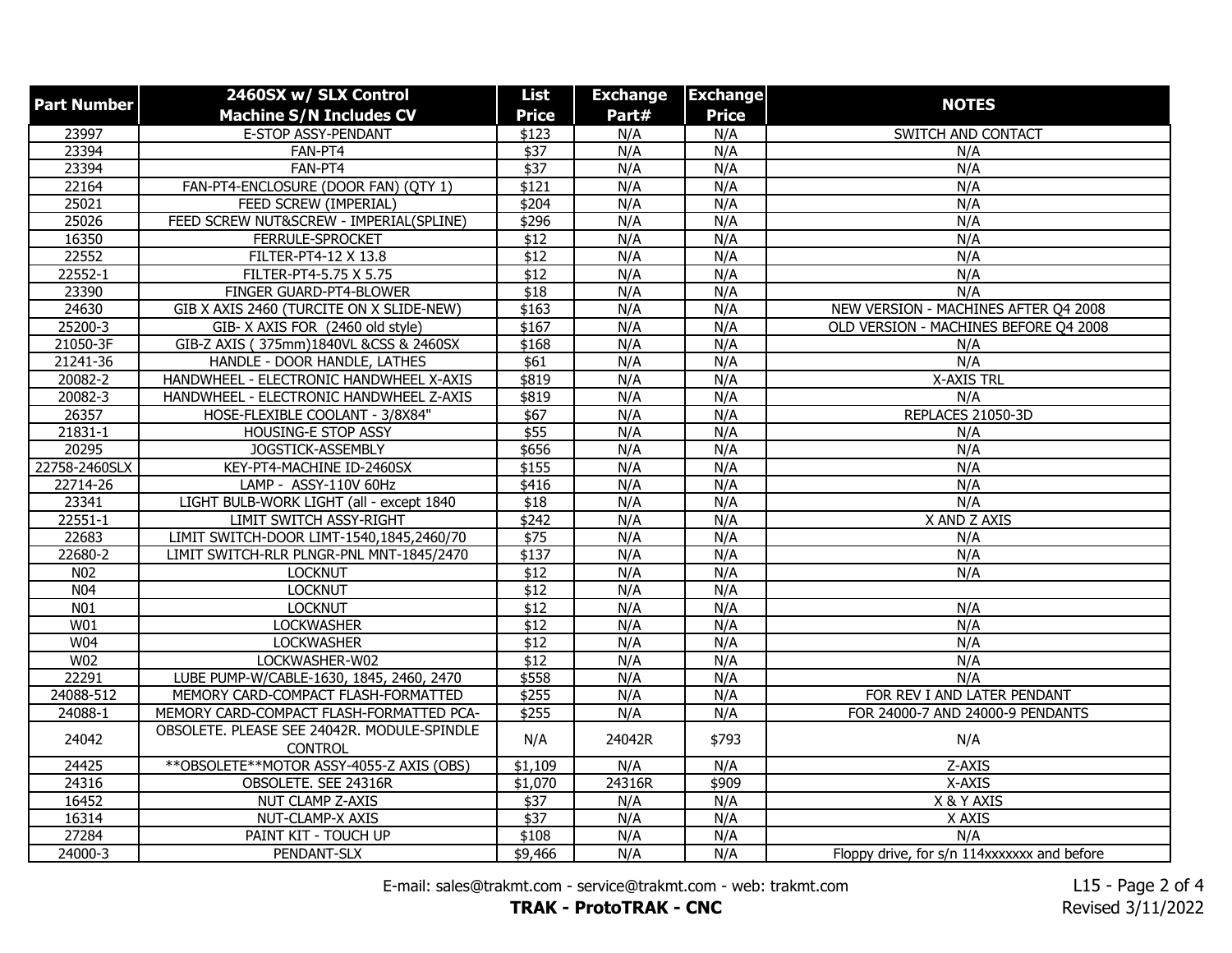| <b>Part Number</b> | 2460SX w/ SLX Control                    | List            | <b>Exchange</b> | <b>Exchange</b> |                                       |
|--------------------|------------------------------------------|-----------------|-----------------|-----------------|---------------------------------------|
|                    | <b>Machine S/N Includes CV</b>           | <b>Price</b>    | Part#           | <b>Price</b>    | <b>NOTES</b>                          |
| $24008 - 3$        | PENDANT-SLX-USA-W/0 COMPUTER MODULE      | \$3,789         | N/A             | N/A             | N/A                                   |
| 16983-1            | PULLEY-SOLID 44 TEETH -5M HTD            | \$168           | N/A             | N/A             | X & Z AXIS                            |
| 23265              | PUMP COOLANT 1/8 HP                      | \$476           | N/A             | N/A             | N/A                                   |
| 21833              | PUSH BUTTON-E STOP ASSY RED TURN TO RELE | \$68            | N/A             | N/A             | N/A                                   |
| 22157-32           | RESISTOR-750W-32 OHM-BRAKE               | \$123           | N/A             | N/A             | N/A                                   |
| 22714-52           | ROLLER-DOOR-1540, 1630, 1840, 2460SX     | \$43            | N/A             | N/A             | N/A                                   |
| 24306              | RUBBER PAD-2460V-HEADSTOCK               | \$68            | N/A             | N/A             | N/A                                   |
| 25050-5            | SAFETY GLASS-2460                        | \$108           | N/A             | N/A             | N/A                                   |
| $24101 - 7$        | <b>SERVO DRIVER SERIES</b>               | $\sqrt{$872}$   | 24101-7R        | $\sqrt{$754}$   | N/A                                   |
| 24101-4            | SERVO DRIVER SERIES 3-4020               | \$872           | 24101-4R        | \$754           | X & Y AXIS, replaces 20201 and 20201R |
| 24324              | SHEET METAL-PT5-LATHE CABLE COVER        | \$71            | N/A             | N/A             | N/A                                   |
| 24000-9            | <b>SLX PENDANT</b>                       | \$9,466         | N/A             | N/A             | N/A                                   |
| 25050-1            | SPINDLE MOTOR-2460-15HP                  | \$1,817         | N/A             | N/A             | N/A                                   |
| 14691              | SPROCKET ASSY - 16 GROOVE                | \$56            | N/A             | N/A             | N/A                                   |
| 24427              | SPROCKET-26 TEETH                        | \$60            | N/A             | N/A             | FOR Z AXIS MOTOR                      |
| 21828              | SWITCH-AC ON/OFF                         | \$42            | N/A             | N/A             | N/A                                   |
| 25024              | WIPER-BEDWAY (V - TAILSTOCK)-2460SX      | \$29            | N/A             | N/A             | N/A                                   |
| 25200-2            | WIPER-BEDWAY (X AXIS REAR)               | $\sqrt{$29}$    | N/A             | N/A             | N/A                                   |
| 25200-1            | WIPER-BEDWAY (X AXIS, FRONT)             | $\sqrt{$29}$    | N/A             | N/A             | N/A                                   |
| 25200-6            | WIPER-BEDWAY FLAT WAY-2460               | \$29            | N/A             | N/A             | N/A                                   |
| 25200-4            | WIPER-BEDWAY V WAY-2460                  | \$29            | N/A             | N/A             | N/A                                   |
| 20995              | YOKE-Z AXIS                              | \$491           | N/A             | N/A             | N/A                                   |
| <b>Head Parts</b>  |                                          |                 |                 |                 |                                       |
| 25221              | BB SET-TAPERED ROLLER-SPINDLE-2460/2470  | \$878           | N/A             | N/A             | INCLUDES 25100-3 AND 25100-12         |
| 25100-24           | BEARING-DEEP GROOVE BALL                 | \$83            | N/A             | N/A             | N/A                                   |
| 25100-22           | BEARING-DEEP GROOVE-BALL                 | $\frac{1}{296}$ | N/A             | N/A             | N/A                                   |
| 25100-23           | WAY COVER-COLUMN-TOP-DPM3/5              | N/A             | N/A             | N/A             | N/A                                   |
| 25100-12           | CHAIN - MASTER LINK-CHAIN RS-40          | N/A             | N/A             | N/A             | <b>ORDER 25221</b>                    |
| 25100-3            | WAY COVER-COLUMN-TOP-DPM3/5              | N/A             | N/A             | N/A             | <b>ORDER 25221</b>                    |
| 25100-44           | <b>CHANGE SPEED JAW</b>                  | \$75            | N/A             | N/A             | N/A                                   |
| 25110              | CLUSTER GEAR & SHAFT ASSEMBLY - 2460     | \$1,894         | N/A             | N/A             | CONSIST OF 25100-23 AND 25149         |
| 25100-34           | <b>GASKET</b>                            | \$12            | N/A             | N/A             | N/A                                   |
| 25100-27           | GEAR - 2460-DO NOT SELL-SEE 25110        | \$476           | N/A             | N/A             | N/A                                   |
| 25100-28           | <b>GEAR-2460SX</b>                       | \$476           | N/A             | N/A             | N/A                                   |
| 25100-15           | <b>GEAR-ENCODER</b>                      | \$476           | N/A             | N/A             | N/A                                   |
| 25100-10           | <b>GEAR-ENCODER-MAIN SHAFT</b>           | \$476           | N/A             | N/A             | N/A                                   |
| 25100-7            | <b>GEAR-HIGH-MAIN SHAFT</b>              | \$1,109         | N/A             | N/A             | N/A                                   |
| 25100-5            | GEAR-LOW-MAIN SHAFT-2460                 | \$1,266         | N/A             | N/A             | N/A                                   |
| 25100-40           | <b>GEAR-OIL PUMP</b>                     | \$83            | N/A             | N/A             | N/A                                   |
| 25100-29           | <b>INPUT SHAFT</b>                       | \$383           | N/A             | N/A             | N/A                                   |
| 25100-13           | <b>LOCK NUT</b>                          | \$163           | N/A             | N/A             | N/A                                   |

E-mail: sales@trakmt.com - service@trakmt.com - web: trakmt.com